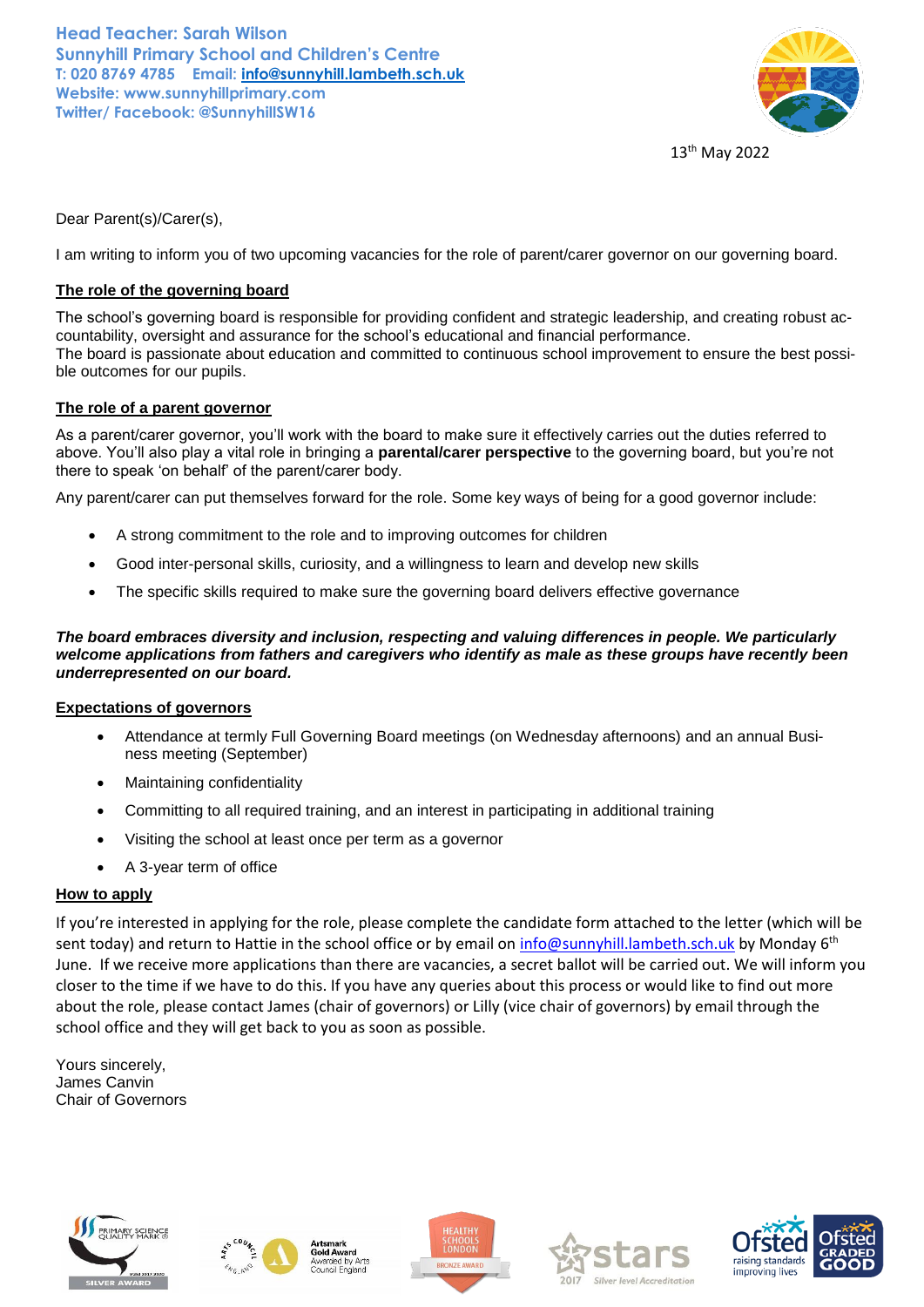# **Head Teacher: Sarah Wilson Sunnyhill Primary School and Children's Centre T: 020 8769 4785 Email: [info@sunnyhill.lambeth.sch.uk](mailto:info@sunnyhill.lambeth.sch.uk) Website: www.sunnyhillprimary.com Twitter/ Facebook: @SunnyhillSW16**



| <b>Candidate name:</b>      |                                                                                                                                                                                                                                                                                                                                                                                                                |
|-----------------------------|----------------------------------------------------------------------------------------------------------------------------------------------------------------------------------------------------------------------------------------------------------------------------------------------------------------------------------------------------------------------------------------------------------------|
| <b>Candidate address:</b>   |                                                                                                                                                                                                                                                                                                                                                                                                                |
| <b>Candidate statement:</b> | In this section, outline:<br>The skills and experience you have that the governing board requires<br>> Your commitment to undertaking training to acquire or develop the skills<br>needed to be an effective governor<br>If applicable, details of your contribution to the work of the governing<br>board during your previous term of office<br>> How you plan to contribute to the future work of the board |

I confirm that I am a parent or carer of a registered pupil at the school and am not:

- An elected member of the local authority
- Paid to work in the school for more than 500 hours in any consecutive 12-month period at the time of election

| $\sim$<br>- |  |
|-------------|--|
| ----        |  |